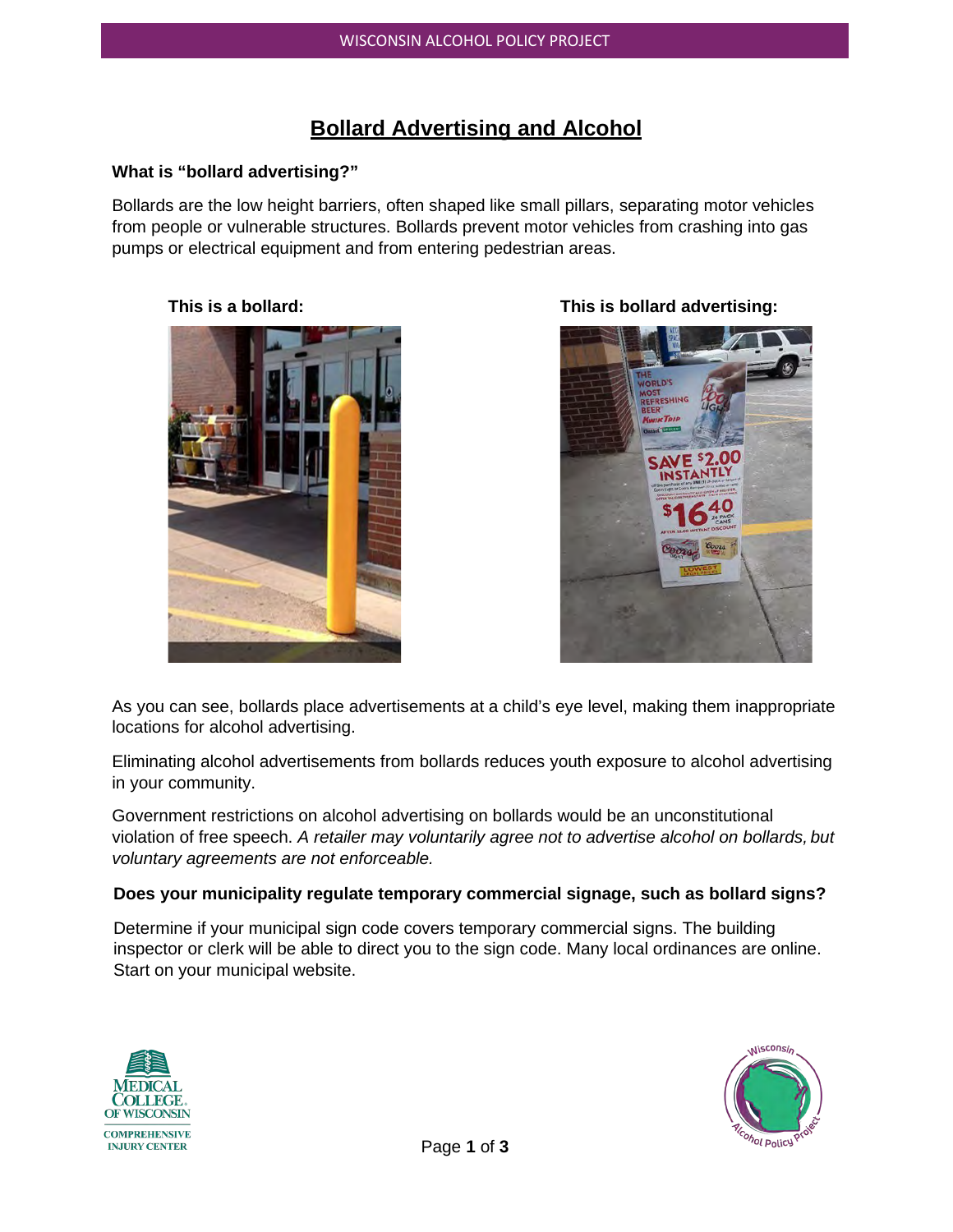Most communities fall into one of these categories:

- Some municipal sign codes **prohibit** bollard or temporary signs in parking lots or outside a building.
- Some municipal sign codes treat bollard covers with advertising as "temporary signs" and **limit their quantity or frequency of use.**
- Some municipalities have **no restrictions** on bollard advertising. •
- Some municipalities and unincorporated areas **do not have a sign code.** •

# **If your community regulates bollard advertising, you must determine:**

- 1) If the advertising on display violates the sign code in size and location.
- 2) How to file a complaint or report a violation, evidence such as dated cell phone photos or written complaint may be required. Many communities simply don't have the resources to enforce the sign code, they rely on citizen complaints for compliance.

If your community does not regulate this form of low-height advertising, consider banning it entirely. A ban on just alcohol advertising by private businesses could be challenged as an unconstitutional restriction of speech. To avoid constitutional challenges, the ban should be of all bollard advertising or temporary signage, and not be based on the advertising content.

## **Are you ready to take action? Here is a sample template:**

I saw bollard advertising for alcohol at this location on this day.

Location **Location** 

**Date** 

Photograph taken on

## **Determine which of these scenarios applies:**

My municipal **sign code regulates or bans** temporary outdoor advertising

Citation (the ordinance number)

Limitations on temporary outdoor signs include (list):

If existing signs violate the sign code, take steps to enforce the law as prescribed locally.